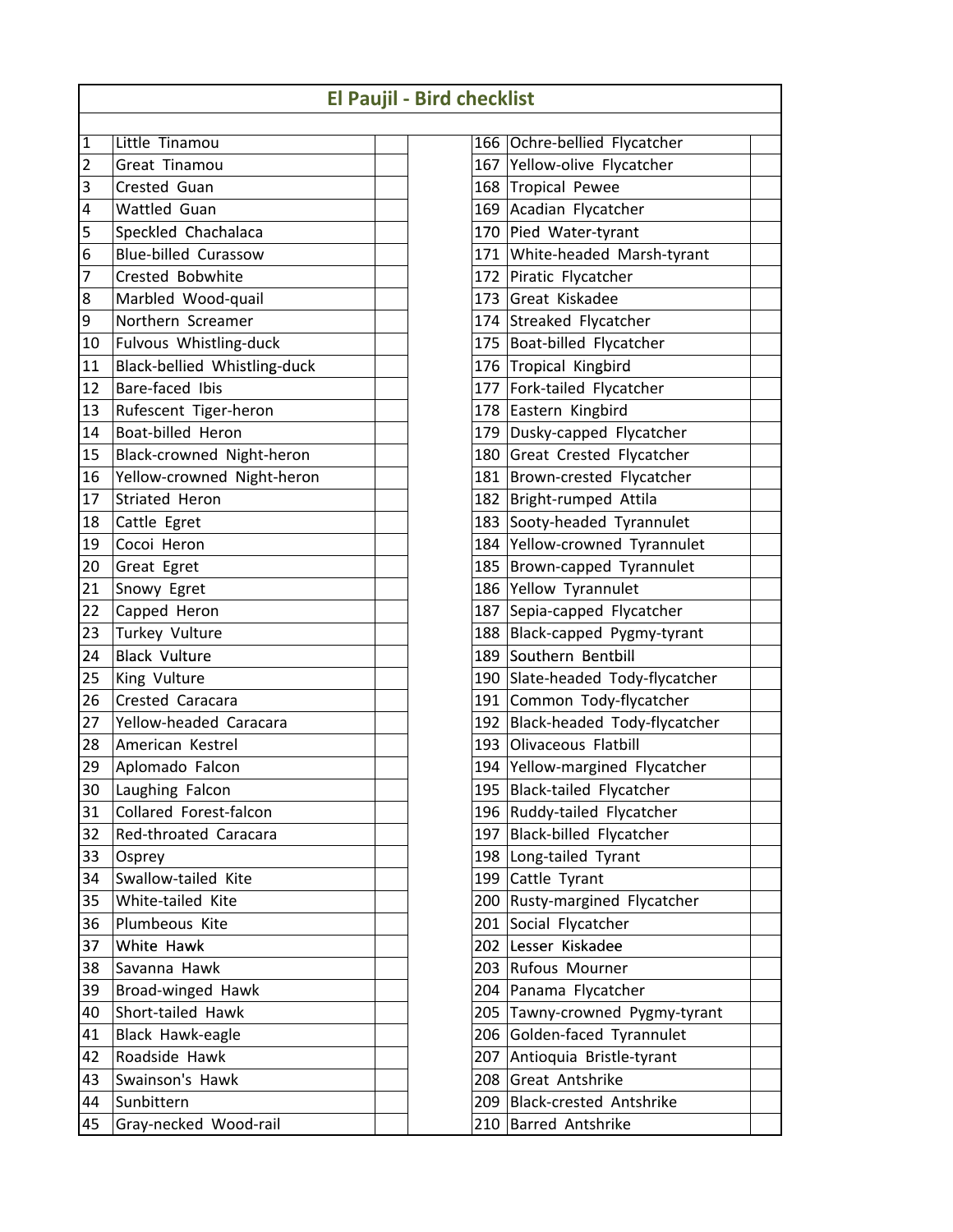| 46 | Yellow-legged Gallinule   | 211 White-flanked Antwren         |
|----|---------------------------|-----------------------------------|
| 47 | White-throated Crake      | 212 White-fringed Antwren         |
| 48 | Russet-crowned Crake      | 213 Black Antshrike               |
| 49 | Limpkin                   | 214 Western Slaty-antshrike       |
| 50 | Southern Lapwing          | 215 Checker-throated Antwren      |
| 51 | Collared Plover           | 216   Dot-winged Antwren          |
| 52 | Wattled Jacana            | 217 Jet Antbird                   |
| 53 | Lesser Yellowlegs         | 218 Bare-crowned Antbird          |
| 54 | Solitary Sandpiper        | 219 Chestnut-backed Antbird       |
| 55 | Spotted Sandpiper         | 220 Dull-mantled Antbird          |
| 56 | Scaled Pigeon             | 221 Black-faced Antthrush         |
| 57 | Pale-vented Pigeon        | 222 Streak-chested Antpitta       |
| 58 | Eared Dove                | 223 Pale-breasted Spinetail       |
| 59 | Common Ground-dove        | 224 Pale-legged Hornero           |
| 60 | Ruddy Ground-dove         | 225 Buff-throated Foliage-gleaner |
| 61 | Blue Ground-dove          | 226 Ruddy Foliage-gleaner         |
| 62 | White-tipped Dove         | 227 Tawny-throated Leaftosser     |
| 63 | Ruddy Quail-dove          | 228 Plain Xenops                  |
| 64 | Plumbeous Pigeon          | 229 Plain-brown Woodcreeper       |
| 65 | Ruddy Pigeon              | 230 Olivaceous Woodcreeper        |
| 66 | Gray-chested Dove         | 231 Straight-billed Woodcreeper   |
| 67 | Blue-and-yellow Macaw     | 232 Cocoa Woodcreeper             |
| 68 | <b>Blue-headed Parrot</b> | 233 Streak-headed Woodcreeper     |
| 69 | Yellow-crowned Amazon     | 234 Wedge-billed Woodcreeper      |
| 70 | Orange-winged Amazon      | 235 Strong-billed Woodcreeper     |
| 71 | Chestnut-fronted Macaw    | 236 Northern Barred Woodcreeper   |
| 72 | Spectacled Parrotlet      | 237 Black-striped Woodcreeper     |
| 73 | Orange-chinned Parakeet   | 238 Yellow-throated Vireo         |
| 74 | Saffron-headed Parrot     | 239 Red-eyed Vireo                |
| 75 | Red-lored Amazon          | 240 Scrub Greenlet                |
| 76 | Mealy Amazon              | 241 Yellow-browed Shrike-vireo    |
| 77 | Little Cuckoo             | 242 Rufous-naped Greenlet         |
| 78 | Squirrel Cuckoo           | 243 Black-chested Jay             |
| 79 | Yellow-billed Cuckoo      | 244 Sand Martin                   |
| 80 | Greater Ani               | 245 White-winged Swallow          |
| 81 | Smooth-billed Ani         | 246 Gray-breasted Martin          |
| 82 | Striped Cuckoo            | 247 Southern Rough-winged Swallow |
| 83 | Dwarf Cuckoo              | 248 House Wren                    |
| 84 | Tropical Screech-owl      | 249 Band-backed Wren              |
| 85 | Mottled Owl               | 250 Sooty-headed Wren             |
| 86 | Spectacled Owl            | 251 Black-bellied Wren            |
| 87 | Vermiculated Screech-owl  | 252 Stripe-throated Wren          |
| 88 | Black-and-white Owl       | 253 White-breasted Wood-wren      |
| 89 | Crested Owl               | 254 Whiskered Wren                |
| 90 | Gray Potoo                | 255   Long-billed Gnatwren        |
| 91 | Lesser Nighthawk          | 256 Tawny-faced Gnatwren          |
| 92 | Common Pauraque           | 257 Slate-throated Gnatcatcher    |

| 212<br>White-fringed Antwren<br>213<br><b>Black Antshrike</b><br>Western Slaty-antshrike<br>214<br>Checker-throated Antwren<br>215<br>216<br>Dot-winged Antwren<br>217<br>Jet Antbird<br>218<br>Bare-crowned Antbird<br>Chestnut-backed Antbird<br>219<br>220<br>Dull-mantled Antbird<br><b>Black-faced Antthrush</b><br>221<br><b>Streak-chested Antpitta</b><br>222<br>223<br>Pale-breasted Spinetail<br>Pale-legged Hornero<br>224<br>Buff-throated Foliage-gleaner<br>225<br>226<br>Ruddy Foliage-gleaner<br>Tawny-throated Leaftosser<br>227<br>Plain Xenops<br>228<br>Plain-brown Woodcreeper<br>229<br>230<br>Olivaceous Woodcreeper<br>Straight-billed Woodcreeper<br>231<br>Cocoa Woodcreeper<br>232<br>Streak-headed Woodcreeper<br>233<br>234<br>Wedge-billed Woodcreeper<br>Strong-billed Woodcreeper<br>235<br>Northern Barred Woodcreeper<br>236<br>Black-striped Woodcreeper<br>237<br>238<br>Yellow-throated Vireo<br>Red-eyed Vireo<br>239<br>240<br>Scrub Greenlet<br>241<br>Yellow-browed Shrike-vireo<br>242<br>Rufous-naped Greenlet<br>243<br>Black-chested Jay<br>244<br>Sand Martin<br>White-winged Swallow<br>245<br>Gray-breasted Martin<br>246<br>Southern Rough-winged Swallow<br>247<br>House Wren<br>248<br>Band-backed Wren<br>249<br>Sooty-headed Wren<br>250<br>Black-bellied Wren<br>251<br>Stripe-throated Wren<br>252<br>White-breasted Wood-wren<br>253<br>254<br>Whiskered Wren<br>Long-billed Gnatwren<br>255<br>Tawny-faced Gnatwren<br>256<br>Slate-throated Gnatcatcher<br>257 | 211 | White-flanked Antwren |  |
|--------------------------------------------------------------------------------------------------------------------------------------------------------------------------------------------------------------------------------------------------------------------------------------------------------------------------------------------------------------------------------------------------------------------------------------------------------------------------------------------------------------------------------------------------------------------------------------------------------------------------------------------------------------------------------------------------------------------------------------------------------------------------------------------------------------------------------------------------------------------------------------------------------------------------------------------------------------------------------------------------------------------------------------------------------------------------------------------------------------------------------------------------------------------------------------------------------------------------------------------------------------------------------------------------------------------------------------------------------------------------------------------------------------------------------------------------------------------------------------------------------------------------|-----|-----------------------|--|
|                                                                                                                                                                                                                                                                                                                                                                                                                                                                                                                                                                                                                                                                                                                                                                                                                                                                                                                                                                                                                                                                                                                                                                                                                                                                                                                                                                                                                                                                                                                          |     |                       |  |
|                                                                                                                                                                                                                                                                                                                                                                                                                                                                                                                                                                                                                                                                                                                                                                                                                                                                                                                                                                                                                                                                                                                                                                                                                                                                                                                                                                                                                                                                                                                          |     |                       |  |
|                                                                                                                                                                                                                                                                                                                                                                                                                                                                                                                                                                                                                                                                                                                                                                                                                                                                                                                                                                                                                                                                                                                                                                                                                                                                                                                                                                                                                                                                                                                          |     |                       |  |
|                                                                                                                                                                                                                                                                                                                                                                                                                                                                                                                                                                                                                                                                                                                                                                                                                                                                                                                                                                                                                                                                                                                                                                                                                                                                                                                                                                                                                                                                                                                          |     |                       |  |
|                                                                                                                                                                                                                                                                                                                                                                                                                                                                                                                                                                                                                                                                                                                                                                                                                                                                                                                                                                                                                                                                                                                                                                                                                                                                                                                                                                                                                                                                                                                          |     |                       |  |
|                                                                                                                                                                                                                                                                                                                                                                                                                                                                                                                                                                                                                                                                                                                                                                                                                                                                                                                                                                                                                                                                                                                                                                                                                                                                                                                                                                                                                                                                                                                          |     |                       |  |
|                                                                                                                                                                                                                                                                                                                                                                                                                                                                                                                                                                                                                                                                                                                                                                                                                                                                                                                                                                                                                                                                                                                                                                                                                                                                                                                                                                                                                                                                                                                          |     |                       |  |
|                                                                                                                                                                                                                                                                                                                                                                                                                                                                                                                                                                                                                                                                                                                                                                                                                                                                                                                                                                                                                                                                                                                                                                                                                                                                                                                                                                                                                                                                                                                          |     |                       |  |
|                                                                                                                                                                                                                                                                                                                                                                                                                                                                                                                                                                                                                                                                                                                                                                                                                                                                                                                                                                                                                                                                                                                                                                                                                                                                                                                                                                                                                                                                                                                          |     |                       |  |
|                                                                                                                                                                                                                                                                                                                                                                                                                                                                                                                                                                                                                                                                                                                                                                                                                                                                                                                                                                                                                                                                                                                                                                                                                                                                                                                                                                                                                                                                                                                          |     |                       |  |
|                                                                                                                                                                                                                                                                                                                                                                                                                                                                                                                                                                                                                                                                                                                                                                                                                                                                                                                                                                                                                                                                                                                                                                                                                                                                                                                                                                                                                                                                                                                          |     |                       |  |
|                                                                                                                                                                                                                                                                                                                                                                                                                                                                                                                                                                                                                                                                                                                                                                                                                                                                                                                                                                                                                                                                                                                                                                                                                                                                                                                                                                                                                                                                                                                          |     |                       |  |
|                                                                                                                                                                                                                                                                                                                                                                                                                                                                                                                                                                                                                                                                                                                                                                                                                                                                                                                                                                                                                                                                                                                                                                                                                                                                                                                                                                                                                                                                                                                          |     |                       |  |
|                                                                                                                                                                                                                                                                                                                                                                                                                                                                                                                                                                                                                                                                                                                                                                                                                                                                                                                                                                                                                                                                                                                                                                                                                                                                                                                                                                                                                                                                                                                          |     |                       |  |
|                                                                                                                                                                                                                                                                                                                                                                                                                                                                                                                                                                                                                                                                                                                                                                                                                                                                                                                                                                                                                                                                                                                                                                                                                                                                                                                                                                                                                                                                                                                          |     |                       |  |
|                                                                                                                                                                                                                                                                                                                                                                                                                                                                                                                                                                                                                                                                                                                                                                                                                                                                                                                                                                                                                                                                                                                                                                                                                                                                                                                                                                                                                                                                                                                          |     |                       |  |
|                                                                                                                                                                                                                                                                                                                                                                                                                                                                                                                                                                                                                                                                                                                                                                                                                                                                                                                                                                                                                                                                                                                                                                                                                                                                                                                                                                                                                                                                                                                          |     |                       |  |
|                                                                                                                                                                                                                                                                                                                                                                                                                                                                                                                                                                                                                                                                                                                                                                                                                                                                                                                                                                                                                                                                                                                                                                                                                                                                                                                                                                                                                                                                                                                          |     |                       |  |
|                                                                                                                                                                                                                                                                                                                                                                                                                                                                                                                                                                                                                                                                                                                                                                                                                                                                                                                                                                                                                                                                                                                                                                                                                                                                                                                                                                                                                                                                                                                          |     |                       |  |
|                                                                                                                                                                                                                                                                                                                                                                                                                                                                                                                                                                                                                                                                                                                                                                                                                                                                                                                                                                                                                                                                                                                                                                                                                                                                                                                                                                                                                                                                                                                          |     |                       |  |
|                                                                                                                                                                                                                                                                                                                                                                                                                                                                                                                                                                                                                                                                                                                                                                                                                                                                                                                                                                                                                                                                                                                                                                                                                                                                                                                                                                                                                                                                                                                          |     |                       |  |
|                                                                                                                                                                                                                                                                                                                                                                                                                                                                                                                                                                                                                                                                                                                                                                                                                                                                                                                                                                                                                                                                                                                                                                                                                                                                                                                                                                                                                                                                                                                          |     |                       |  |
|                                                                                                                                                                                                                                                                                                                                                                                                                                                                                                                                                                                                                                                                                                                                                                                                                                                                                                                                                                                                                                                                                                                                                                                                                                                                                                                                                                                                                                                                                                                          |     |                       |  |
|                                                                                                                                                                                                                                                                                                                                                                                                                                                                                                                                                                                                                                                                                                                                                                                                                                                                                                                                                                                                                                                                                                                                                                                                                                                                                                                                                                                                                                                                                                                          |     |                       |  |
|                                                                                                                                                                                                                                                                                                                                                                                                                                                                                                                                                                                                                                                                                                                                                                                                                                                                                                                                                                                                                                                                                                                                                                                                                                                                                                                                                                                                                                                                                                                          |     |                       |  |
|                                                                                                                                                                                                                                                                                                                                                                                                                                                                                                                                                                                                                                                                                                                                                                                                                                                                                                                                                                                                                                                                                                                                                                                                                                                                                                                                                                                                                                                                                                                          |     |                       |  |
|                                                                                                                                                                                                                                                                                                                                                                                                                                                                                                                                                                                                                                                                                                                                                                                                                                                                                                                                                                                                                                                                                                                                                                                                                                                                                                                                                                                                                                                                                                                          |     |                       |  |
|                                                                                                                                                                                                                                                                                                                                                                                                                                                                                                                                                                                                                                                                                                                                                                                                                                                                                                                                                                                                                                                                                                                                                                                                                                                                                                                                                                                                                                                                                                                          |     |                       |  |
|                                                                                                                                                                                                                                                                                                                                                                                                                                                                                                                                                                                                                                                                                                                                                                                                                                                                                                                                                                                                                                                                                                                                                                                                                                                                                                                                                                                                                                                                                                                          |     |                       |  |
|                                                                                                                                                                                                                                                                                                                                                                                                                                                                                                                                                                                                                                                                                                                                                                                                                                                                                                                                                                                                                                                                                                                                                                                                                                                                                                                                                                                                                                                                                                                          |     |                       |  |
|                                                                                                                                                                                                                                                                                                                                                                                                                                                                                                                                                                                                                                                                                                                                                                                                                                                                                                                                                                                                                                                                                                                                                                                                                                                                                                                                                                                                                                                                                                                          |     |                       |  |
|                                                                                                                                                                                                                                                                                                                                                                                                                                                                                                                                                                                                                                                                                                                                                                                                                                                                                                                                                                                                                                                                                                                                                                                                                                                                                                                                                                                                                                                                                                                          |     |                       |  |
|                                                                                                                                                                                                                                                                                                                                                                                                                                                                                                                                                                                                                                                                                                                                                                                                                                                                                                                                                                                                                                                                                                                                                                                                                                                                                                                                                                                                                                                                                                                          |     |                       |  |
|                                                                                                                                                                                                                                                                                                                                                                                                                                                                                                                                                                                                                                                                                                                                                                                                                                                                                                                                                                                                                                                                                                                                                                                                                                                                                                                                                                                                                                                                                                                          |     |                       |  |
|                                                                                                                                                                                                                                                                                                                                                                                                                                                                                                                                                                                                                                                                                                                                                                                                                                                                                                                                                                                                                                                                                                                                                                                                                                                                                                                                                                                                                                                                                                                          |     |                       |  |
|                                                                                                                                                                                                                                                                                                                                                                                                                                                                                                                                                                                                                                                                                                                                                                                                                                                                                                                                                                                                                                                                                                                                                                                                                                                                                                                                                                                                                                                                                                                          |     |                       |  |
|                                                                                                                                                                                                                                                                                                                                                                                                                                                                                                                                                                                                                                                                                                                                                                                                                                                                                                                                                                                                                                                                                                                                                                                                                                                                                                                                                                                                                                                                                                                          |     |                       |  |
|                                                                                                                                                                                                                                                                                                                                                                                                                                                                                                                                                                                                                                                                                                                                                                                                                                                                                                                                                                                                                                                                                                                                                                                                                                                                                                                                                                                                                                                                                                                          |     |                       |  |
|                                                                                                                                                                                                                                                                                                                                                                                                                                                                                                                                                                                                                                                                                                                                                                                                                                                                                                                                                                                                                                                                                                                                                                                                                                                                                                                                                                                                                                                                                                                          |     |                       |  |
|                                                                                                                                                                                                                                                                                                                                                                                                                                                                                                                                                                                                                                                                                                                                                                                                                                                                                                                                                                                                                                                                                                                                                                                                                                                                                                                                                                                                                                                                                                                          |     |                       |  |
|                                                                                                                                                                                                                                                                                                                                                                                                                                                                                                                                                                                                                                                                                                                                                                                                                                                                                                                                                                                                                                                                                                                                                                                                                                                                                                                                                                                                                                                                                                                          |     |                       |  |
|                                                                                                                                                                                                                                                                                                                                                                                                                                                                                                                                                                                                                                                                                                                                                                                                                                                                                                                                                                                                                                                                                                                                                                                                                                                                                                                                                                                                                                                                                                                          |     |                       |  |
|                                                                                                                                                                                                                                                                                                                                                                                                                                                                                                                                                                                                                                                                                                                                                                                                                                                                                                                                                                                                                                                                                                                                                                                                                                                                                                                                                                                                                                                                                                                          |     |                       |  |
|                                                                                                                                                                                                                                                                                                                                                                                                                                                                                                                                                                                                                                                                                                                                                                                                                                                                                                                                                                                                                                                                                                                                                                                                                                                                                                                                                                                                                                                                                                                          |     |                       |  |
|                                                                                                                                                                                                                                                                                                                                                                                                                                                                                                                                                                                                                                                                                                                                                                                                                                                                                                                                                                                                                                                                                                                                                                                                                                                                                                                                                                                                                                                                                                                          |     |                       |  |
|                                                                                                                                                                                                                                                                                                                                                                                                                                                                                                                                                                                                                                                                                                                                                                                                                                                                                                                                                                                                                                                                                                                                                                                                                                                                                                                                                                                                                                                                                                                          |     |                       |  |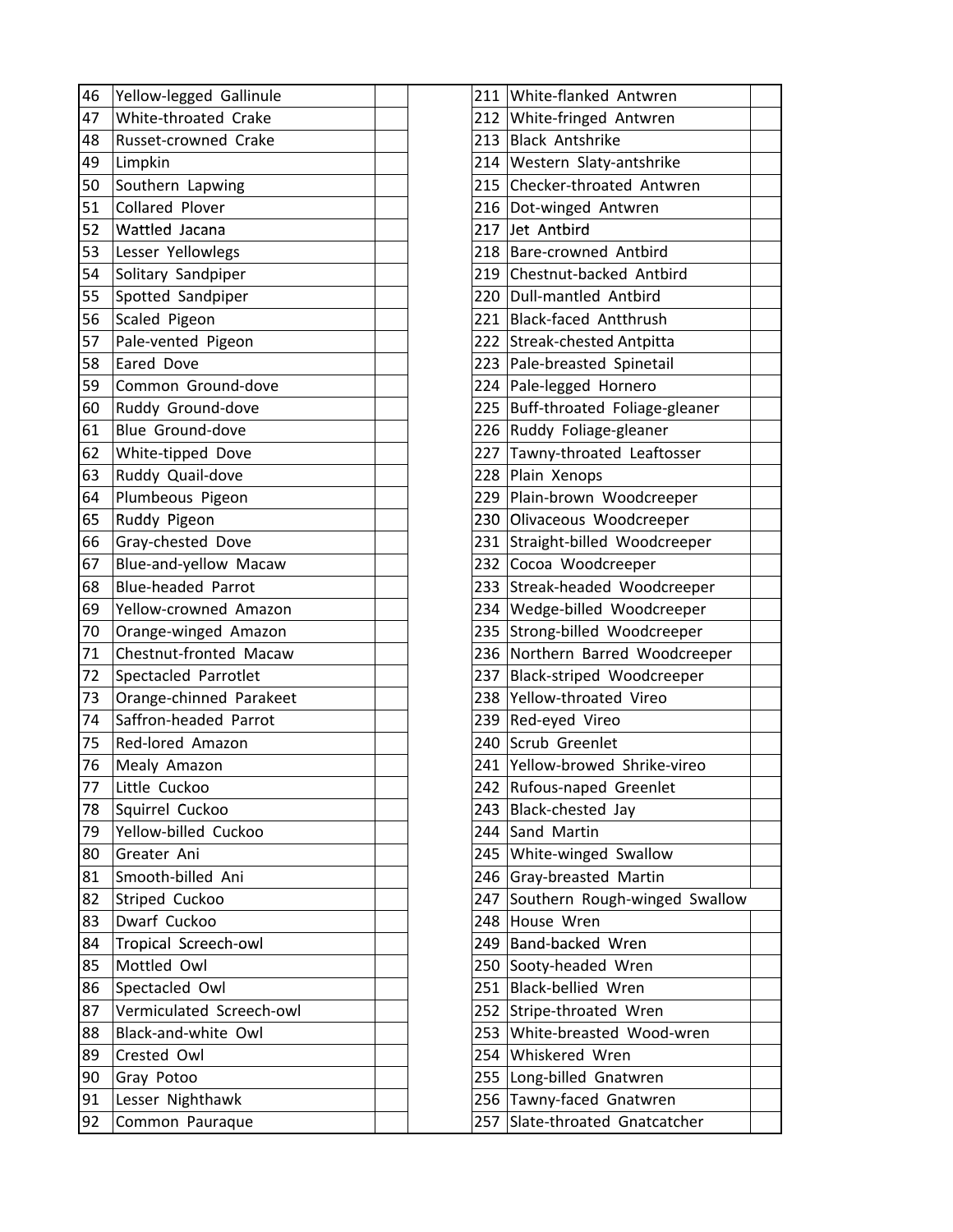| 93 | Chestnut-collared Swift        |  | 258 Tropical Mockingbird       |
|----|--------------------------------|--|--------------------------------|
| 94 | White-collared Swift           |  | 259 Black-capped Donacobius    |
| 95 | Band-rumped Swift              |  | 260 Gray-cheeked Thrush        |
| 96 | Short-tailed Swift             |  | 261 Swainson's Thrush          |
| 97 | Lesser Swallow-tailed Swift    |  | 262 Pale-vented Thrush         |
| 98 | Rufous-breasted Hermit         |  | 263 Pale-breasted Thrush       |
| 99 | White-necked Jacobin           |  | 264 Lesser Goldfinch           |
|    | 100 Black-throated Mango       |  | 265 Tennessee Warbler          |
|    | 101 Ruby-topaz Hummingbird     |  | 266 Tropical Parula            |
|    | 102 Blue-tailed Emerald        |  | 267 Yellow Warbler             |
|    | 103 Long-billed Starthroat     |  | 268 Bay-breasted Warbler       |
|    | 104 White-tipped Sicklebill    |  | 269 Blackpoll Warbler          |
|    | 105 Band-tailed Barbthroat     |  | 270 Cerulean Warbler           |
|    | 106 Long-billed Hermit         |  | 271 Black-and-white Warbler    |
|    | 107 Pale-bellied Hermit        |  | 272 Ovenbird                   |
|    | 108 Stripe-throated Hermit     |  | 273 Northern Waterthrush       |
|    | 109 Rufous-crested Coquette    |  | 274 Mourning Warbler           |
|    | 110 Violet-crowned Woodnymph   |  | 275 Canada Warbler             |
|    | 111 Violet-bellied Hummingbird |  | 276 Buff-rumped Warbler        |
|    | 112 Blue-chested Hummingbird   |  | 277 Crested Oropendola         |
|    | 113 Rufous-tailed Hummingbird  |  | 278 Yellow Oriole              |
|    | 114 White-vented Plumeleteer   |  | 279 Shiny Cowbird              |
|    | 115 Purple-crowned Fairy       |  | 280 Giant Cowbird              |
|    | 116 Red-billed Emerald         |  | 281 Red-breasted Blackbird     |
|    | 117 Shining-green Hummingbird  |  | 282 Chestnut-headed Oropendola |
|    | 118 Collared Trogon            |  | 283 Orange-crowned Oriole      |
|    | 119 Black-throated Trogon      |  | 284 Bananaquit                 |
|    | 120 Amazon Kingfisher          |  | 285 Saffron Finch              |
|    | 121 Green Kingfisher           |  | 286 Blue-black Grassquit       |
|    | 122 American Pygmy Kingfisher  |  | 287 Slate-coloured Seedeater   |
|    | 123 Ringed Kingfisher          |  | 288 Yellow-bellied Seedeater   |
|    | 124 Blue-crowned Motmot        |  | 289 Ruddy-breasted Seedeater   |
|    | 125 Rufous Motmot              |  | 290 Large-billed Seed-finch    |
|    | 126 Broad-billed Motmot        |  | 291 Lesser Seed-finch          |
|    | 127 Channel-billed Toucan      |  | 292 Black-faced Grassquit      |
|    | 128 Collared Aracari           |  | 293 Black-striped Sparrow      |
|    | 129 Chestnut-mandibled Toucan  |  | 294 Orange-billed Sparrow      |
|    | 130 Black-mandibled Toucan     |  | 295 Dull-coloured Grassquit    |
|    | 131 White-mantled Barbet       |  | 296 White-shouldered Tanager   |
|    | 132 Red-crowned Woodpecker     |  | 297 White-lined Tanager        |
|    | 133 Red-rumped Woodpecker      |  | 298 Blue-Gray Tanager          |
|    | 134 Lineated Woodpecker        |  | 299 Palm Tanager               |
|    | 135 Crimson-crested Woodpecker |  | 300 Speckled Tanager           |
|    | 136 Olivaceous Piculet         |  | 301 Bay-headed Tanager         |
|    | 137 Spot-breasted Woodpecker   |  | 302 Swallow Tanager            |
|    | 138 Cinnamon Woodpecker        |  | 303 Blue Dacnis                |
|    | 139 Beautiful Woodpecker       |  | 304 Purple Honeycreeper        |

| 258 | <b>Tropical Mockingbird</b>    |  |
|-----|--------------------------------|--|
| 259 | <b>Black-capped Donacobius</b> |  |
| 260 | Gray-cheeked Thrush            |  |
| 261 | Swainson's Thrush              |  |
| 262 | Pale-vented Thrush             |  |
| 263 | Pale-breasted Thrush           |  |
| 264 | Lesser Goldfinch               |  |
| 265 | Tennessee Warbler              |  |
| 266 | <b>Tropical Parula</b>         |  |
| 267 | Yellow Warbler                 |  |
| 268 | Bay-breasted Warbler           |  |
| 269 | Blackpoll Warbler              |  |
| 270 | Cerulean Warbler               |  |
| 271 | Black-and-white Warbler        |  |
| 272 | Ovenbird                       |  |
| 273 | Northern Waterthrush           |  |
| 274 | Mourning Warbler               |  |
| 275 | Canada Warbler                 |  |
| 276 | <b>Buff-rumped Warbler</b>     |  |
| 277 | Crested Oropendola             |  |
| 278 | Yellow Oriole                  |  |
| 279 | Shiny Cowbird                  |  |
| 280 | Giant Cowbird                  |  |
| 281 | Red-breasted Blackbird         |  |
| 282 | Chestnut-headed Oropendola     |  |
| 283 | Orange-crowned Oriole          |  |
| 284 | Bananaquit                     |  |
| 285 | Saffron Finch                  |  |
| 286 | Blue-black Grassquit           |  |
| 287 | Slate-coloured Seedeater       |  |
| 288 | Yellow-bellied Seedeater       |  |
| 289 | Ruddy-breasted Seedeater       |  |
| 290 | Large-billed Seed-finch        |  |
| 291 | Lesser Seed-finch              |  |
| 292 | <b>Black-faced Grassquit</b>   |  |
| 293 | <b>Black-striped Sparrow</b>   |  |
| 294 | Orange-billed Sparrow          |  |
| 295 | <b>Dull-coloured Grassquit</b> |  |
| 296 | White-shouldered Tanager       |  |
| 297 | White-lined Tanager            |  |
| 298 | <b>Blue-Gray Tanager</b>       |  |
| 299 | Palm Tanager                   |  |
| 300 | Speckled Tanager               |  |
| 301 | Bay-headed Tanager             |  |
| 302 | Swallow Tanager                |  |
| 303 | <b>Blue Dacnis</b>             |  |
| 304 | Purple Honeycreeper            |  |